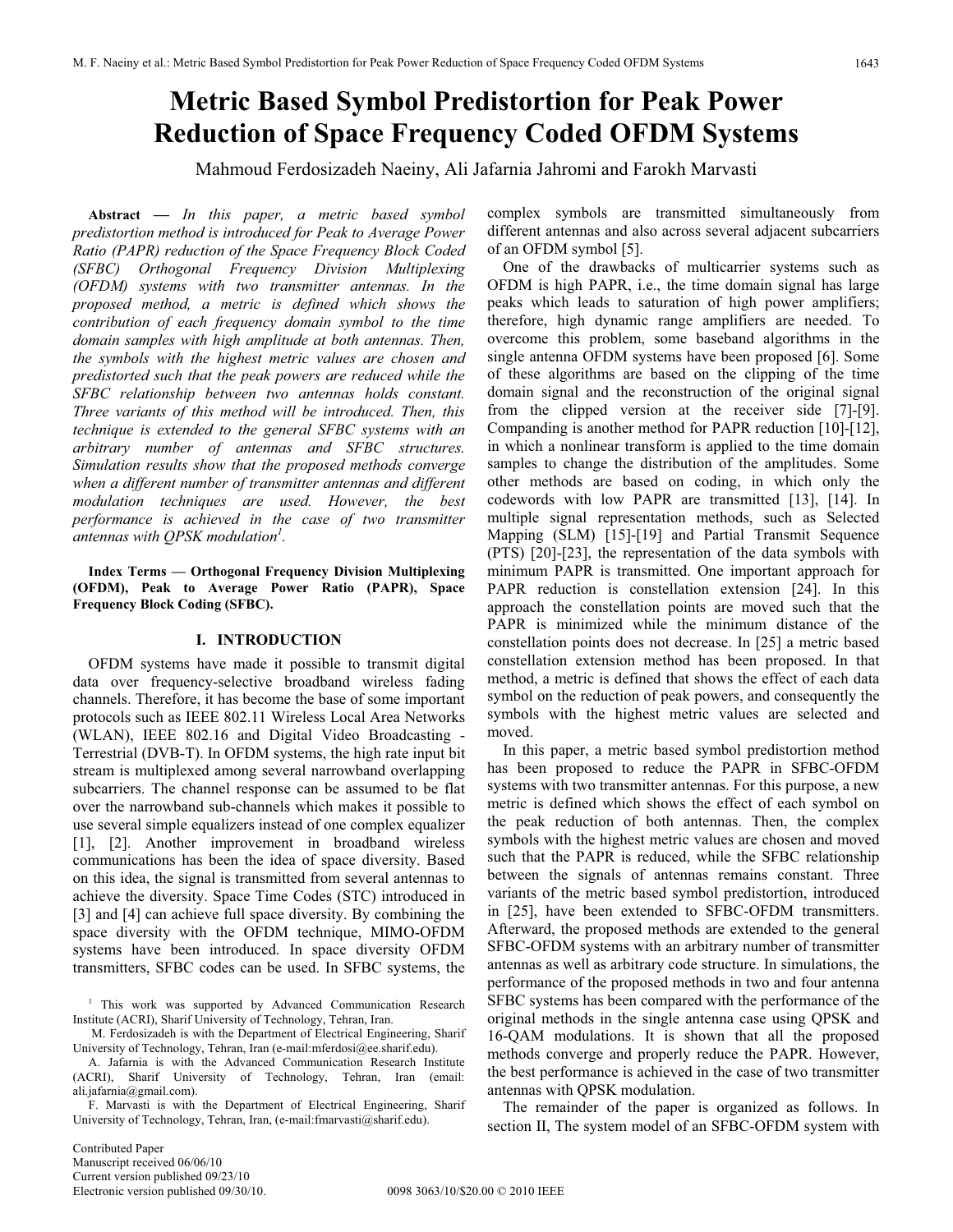two transmitter antennas and its PAPR problem are introduced. Then, in section III the metric-based symbol predistortion methods for this system are discussed. Next, in section IV the proposed methods are extended to the general SFBC systems with an arbitrary number of transmitter antennas and arbitrary code lengths. The computational complexity of the proposed methods is discussed in section V. Section VI includes the simulation results.

### **II. SYSTEM MODEL AND PAPR PROBLEM**

In the SFBC-OFDM systems, the input bit stream is interleaved and encoded by a channel encoder. Then, the coded bits are mapped onto the complex symbols using digital modulation techniques. The sequential symbols are converted to blocks of  $N_c$  complex symbols denoted by the vector  $\mathbf{S} = [S(0), S(1), \dots, S(N_c-1)]^T$ , where  $N_c$  is the number of OFDM subcarriers. Afterward, the SFBC encoder generates the vectors  $\mathbf{S}^{(1)}=[\mathbf{S}^{(1)}(0), \ \mathbf{S}^{(1)}(1), \ \ldots, \ \mathbf{S}^{(1)}(N_c-1)]^T$  and  $\mathbf{S}^{(2)}=[\mathbf{S}^{(2)}(0),$  $S^{(2)}(1), ..., S^{(2)}(N_c-1)$ <sup>T</sup> from **S** as follows [5]:

$$
\begin{bmatrix} S^{(1)}(2\nu) & S^{(1)}(2\nu+1) \ S^{(2)}(2\nu) & S^{(2)}(2\nu+1) \end{bmatrix} = \begin{bmatrix} S(2\nu) & S(2\nu+1) \ -S^*(2\nu+1) & S^*(2\nu) \end{bmatrix}
$$
 (1)  

$$
\nu = 0, 1, ..., N_c / 2 - 1
$$

Then  $N-N_c$  zeros are added at the end of the frames  $S^{(1)}$  and  $S^{(2)}$  and they are passed through the IFFT blocks to generate the oversampled time domain signals  $\mathbf{s}^{(1)} = [s^{(1)}(0), s^{(1)}(1), \ldots, s^{(n)}(k)]$  $(s^{(1)}(N-1))$ <sup>T</sup> and  $\mathbf{s}^{(2)} = [s^{(2)}(0), s^{(2)}(1), \dots, s^{(2)}(N-1)]$ <sup>T</sup> where *N/N<sub>c</sub>* is the oversampling ratio. The time domain samples  $s^{(1)}(n)$  and *s* (2)(n) can be written as

$$
s^{(1)}(n) = \frac{1}{\sqrt{N}} \sum_{k=0}^{N_c-1} S(k) e^{\frac{j 2\pi nk}{N}}
$$
  
\n
$$
s^{(2)}(n) = \frac{1}{\sqrt{N}} \sum_{k=0}^{N_c-1} S^*(k) (-1)^k e^{\frac{j 2\pi n (-1)^k}{N}} e^{\frac{j 2\pi nk}{N}}
$$
\n(2)

To avoid Inter Symbol Interference (ISI) a Cyclic Prefix (CP) is added to the time domain signals  $s^{(1)}(n)$  and  $s^{(2)}(n)$ . Then, the samples are passed through a Digital to Analogue Converter (DAC) to yield the baseband OFDM signals which are then transmitted from two antennas simultaneously (Fig.1). It is noteworthy that if it can be assumed that the channel response is the same at the adjacent subcarriers based on the encoding structure of (1), full diversity can be achieved [5].



**Figure 1 Block diagram and frame structure of SFBC-OFDM system with two transmitter antennas.** 

The matrix form of (2) is as follows:

 $s^{(1)} = FS,$ 

$$
\mathbf{s}^{(2)} = \mathbf{FPAS}^* = \mathbf{\Omega}\mathbf{S}^*,\tag{3}
$$

where  $\mathbf{F}_{N\times N}$  is the IFFT matrix with entries  $f_{n,k} = (1 / \sqrt{N}) \exp(j 2 \pi n k / N)$  and  $\Lambda_{N_k \times N_k}$  is defined by

$$
\Lambda = diag \{ [1, -1, 1, -1, ..., 1, -1]_{_{I \times N_{c}} } \},
$$
\n(4)

and the permutation matrix  $P_{N_e \times N_e}$  is as follows:

$$
\mathbf{P} = \mathbf{I}_{\frac{N_{\text{c}}N_{\text{c}}}}{2 \times 2} \otimes \begin{bmatrix} 0 & 1 \\ 1 & 0 \end{bmatrix}
$$
 (5)

**I** is the identity matrix and ⊗ is the Kronecker product. The PAPR of the *i*th antenna is defined as follows:

$$
PAPR^{(i)} = \frac{\max\{ \left| s^{(i)}(n) \right|^2 \}}{E\left\{ \left| s^{(i)}(n) \right|^2 \right\}}, \qquad i = 1, 2 \tag{6}
$$

where  $E\{\cdot\}$  is the mathematical expectation. The overall PAPR of the SFBC-OFDM system is defined by

$$
PAPR = \max_{i=1,2} \left\{ PAPR^{(i)} \right\} \tag{7}
$$

Based on (2), the time domain samples  $s^{(i)}(n)$ ,  $i=1,2;$  $n=0,1,...,N-1$  are the sum of  $N_c$  independent terms. When  $N_c$  is large, based on the central limit theorem, the time domain samples have Gaussian distribution. Thus, they may have large amplitudes which in turn leads to a high PAPR.

# **III. SYMBOL PREDISTORTION METHOD FOR SFBC-OFDM SYSTEM WITH TWO TRANSMITTER ANTENNAS**

One of the proposed techniques to reduce the PAPR of the single antenna OFDM systems is symbol predistortion. In this method, the complex symbols  $S(k)$ , $k=0,1,..., N_c$ -1 are distorted such that the PAPR is reduced but the minimum distance between the complex symbols of the Constellation points is not decreased. Fig.2 shows the regions in which the constellation points can be moved such that their minimum distance does not decrease. As can be seen from this figure, in QPSK modulation, all of the constellation points can be extended, while in 16-QAM the inner points must remain unchanged.

To reduce the PAPR of the SFBC-OFDM systems, the symbol predistortion must be used to reduce the PAPR of the frames **s** (1) and **s** (2) simultaneously, while the SFBC relationship in (1) still holds. It is important to note that based on  $(3)$ ,  $\mathbf{s}^{(1)}$  and  $\mathbf{s}^{(2)}$ are not independent and they are generated from a common vector **S**; thus, the distortion of the symbols  $S(k)$ , $k=0,1,..., N_c$ 1 leads to the change of the time domain signals at both antennas. If the vector **S** is changed to **S**+**C**, where  $\mathbf{C} = [C(0), C(1), \ldots, C(N_c-1)]^T$  is the predistortion vector, based on (3) the terms  $FC$  and  $FPAC^*$  are added to the time domain vectors  $s^{(1)}$  and  $s^{(2)}$ , respectively. Therefore, the following optimization problem must be solved: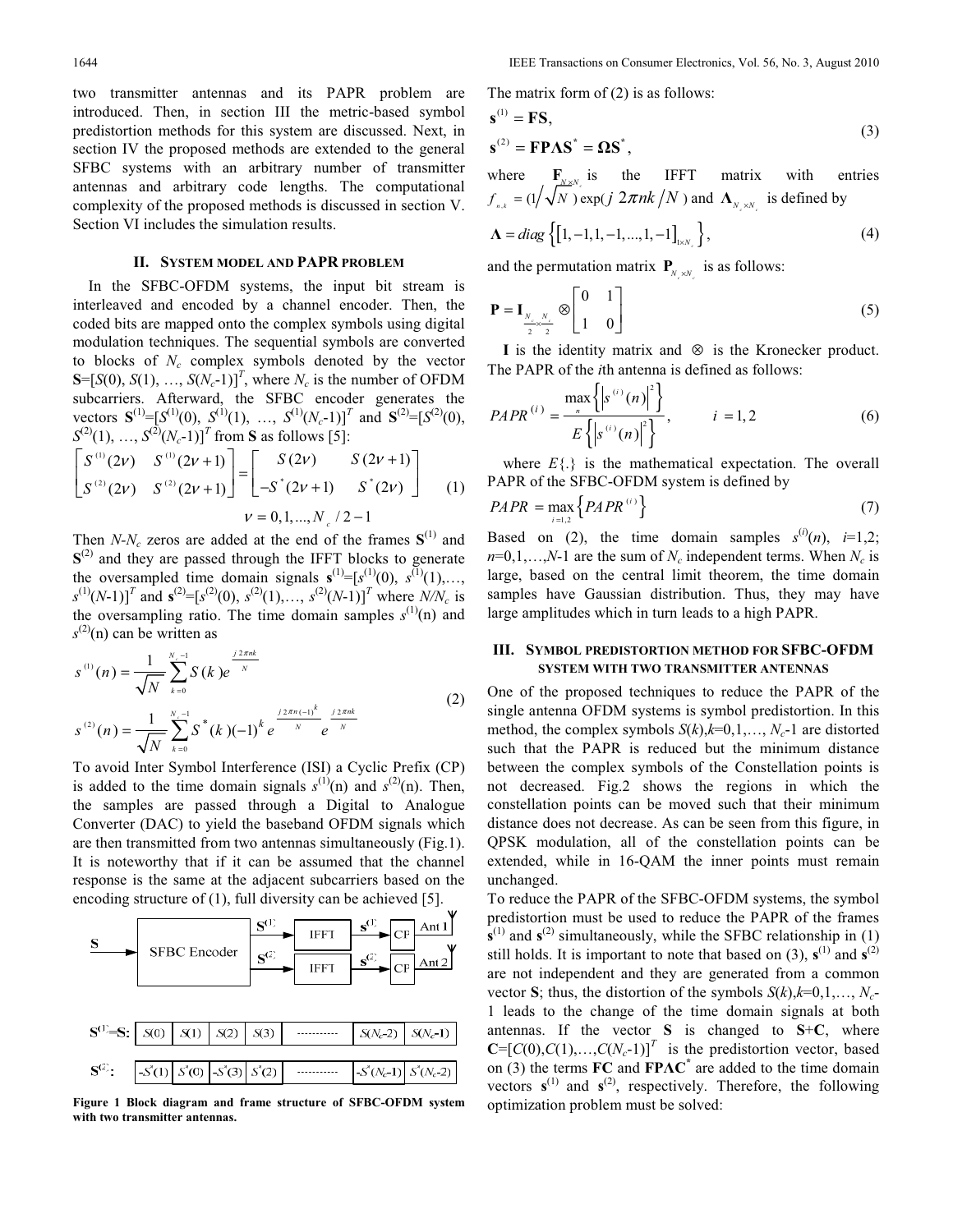

**Figure 2 Symbol predistortion for PAPR reduction of OFDM systems with QPSK (Up) and 16-QAM (Down) modulations** 

$$
\mathbf{C}_{\scriptscriptstyle{opt}} = \underset{C}{\operatorname{argmin}} \left\{ \underset{n}{\operatorname{max}} \left\{ \left\{ s^{\scriptscriptstyle{(1)}}(n) + \mathbf{F}_{\scriptscriptstyle{n}} \mathbf{C} \right\} \right\}, \right. \\
 \left. \underset{n}{\operatorname{max}} \left\{ \left\{ s^{\scriptscriptstyle{(2)}}(n) + \mathbf{F}_{\scriptscriptstyle{n}} \mathbf{P} \mathbf{\Lambda} \mathbf{C}^* \right\} \right\} \right\}, \tag{8}
$$
\n
$$
\text{subject to } \forall k \ S(k) + C(k) \in \Psi \quad \text{and} \quad \|\mathbf{C}\|^2 \leq \Delta P.
$$

where  $\mathbf{F}_n$  is the *n*th row of the matrix **F**,  $\Psi$  is the acceptable region for constellation predistortion shown in Fig.2, and  $\Delta P$ limits the power increase. In [25], a metric based method has been proposed to find the vector **C** for PAPR reduction of the single antenna OFDM system. In that method, a metric is defined which shows the effect of the extension of each frequency domain symbol on the peak powers of the time domain signal. Then, the symbols with the largest metric values are chosen and predistorted. This procedure is performed iteratively. Three variants of this method have been discussed in [25]. In this paper, this method is modified to find the suboptimum solution of (8) for a SFBC-OFDM system.

# *A. Amplitude predistortion for a SFBC-OFDM system with two transmitter antennas*

In metric-based predistortion methods, a metric must be defined which shows the effect of each symbol *S*(*k*) on the reduction of the time domain samples with high amplitudes. This metric is denoted by  $\mu(k)$ . For SFBC-OFDM system with two transmitter antennas, (2) shows that the predistortion of the symbol  $S(k)$  has the effect on the time domain samples of both antennas. It must be noted that the effect of *S*(*k*) on the time domain sample  $s^{(1)}(n)$  occures via the term  $S(k)exp(i2\pi n/k/N)$  and its effect on the time domain sample  $s^{(2)}(n)$  transpires via the term  $S^*(k)$ (-1)<sup>k</sup> $\exp(j2\pi n(-1)^k/N)$  $\exp(i2\pi n k/N)$ . Thus, the effect of the frequency domain symbol *S*(*k*) on the time domain samples  $s^{(1)}(n)$  and  $s^{(2)}(n)$  is evaluated by  $f^{(1)}(n,k)$  and  $f^{(2)}(n,k)$ :

$$
f^{(1)}(n,k) = -\cos(\phi_{nk}^{(1)}) = -\frac{Re\left\{s(n)S^*(k)e^{-j\frac{2\pi nk}{N}}\right\}}{|S(k)||s(n)|}
$$
(9)  

$$
f^{(2)}(n,k) = -\cos(\phi_{nk}^{(2)}) = -\frac{Re\left\{s(n)S(k)(-1)^k e^{-j\frac{2\pi n(-1)^{k+1}}{N}}e^{-j\frac{2\pi nk}{N}}\right\}}{|S(k)||s(n)|}
$$

where  $\phi_{nk}^{(1)}$  is the angle between the complex numbers  $S(k) \exp(j2\pi n k/N)$  and  $s^{(1)}(n)$  and  $\phi_{nk}^{(2)}$  is the angle between the complex numbers  $S^*(k)$ (-1)<sup> $k$ </sup> exp( $j2\pi n$ (-1)<sup> $k$ </sup>/*N*) exp( $j2\pi n$ *k*/*N*) and  $s^{(2)}(n)$ . Based on this definition,  $f^{(i)}(n,k)$ , *i*=1,2 has its maximum value of  $+1$  if these numbers have a phase difference of  $\pi$ , which shows that the extension of the symbol *S*(*k*) reduces the amplitude of the time domain sample  $s^{(i)}(n)$ . To find the metric  $\mu(k)$ , the effect of the symbol  $S(k)$  on all of the time domain samples of both antennas with the amplitudes higher than a predefined threshold must be considered. Thus, a metric can be defined for SFBC system with two transmitter antennas as follows:

$$
\mu(k) = \frac{2}{M^{(1)} + M^{(2)}} \times \left\{ \sum_{n \in A^{(1)}} w^{(1)}(n) f^{(1)}(n, k) + \sum_{n \in A^{(2)}} w^{(2)}(n) f^{(2)}(n, k) \right\}
$$
(10)

where  $A^{(i)}$ ,  $i=1,2$  is the set of the of the time domain samples of the *i*th antenna with power higher than a predetermined threshold *y*; and  $M^{(i)}$  is the number of points in set  $A^{(i)}$ ; and  $w^{(i)}(n)$  is a weighting function. The time domain samples with higher amplitudes must have bigger weights. Thus, the weight  $w^{(i)}(n)$  is defined by  $|s^{(i)}(n)|^p$ , where *p* is a positive number. Combining (9) and (10), the metric  $\mu(k)$  can be written as

$$
\mu(k) = \frac{-2}{|S(k)|[M^{(1)} + M^{(2)}]} \times \left\{ \sum_{n \in A^{(1)}} |S^{(1)}(n)|^{p-1} Re\left\{ s^{(1)}(n) S^*(k) e^{-\frac{r^2 \pi n k}{N}} \right\} + \sum_{n \in A^{(2)}} |S^{(2)}(n)|^{p-1} Re\left\{ s^{(2)}(n)(-1)^k S(k) e^{\frac{r^2 \pi n (-1)^{k+1}}{N}} e^{-\frac{r^2 \pi n k}{N}} \right\} \right\}
$$
\n(11)

After the calculation of the metric, the *L* symbol indices with the highest positive metric values are selected in set *AL* and their corresponding constellation points are extended. In the amplitude predistortion method, the extension is performed by multiplication of the symbol *S*(*k*) by a real number  $d(k)$ >1. Then, the vectors  $S^{(1)}$  and  $S^{(2)}$  are regenerated from the predistorted symbols  $\overline{S}$  using (1). It can be easily shown that this is equivalent to the update of  $s^{(1)}(n)$  and  $s^{(2)}(n)$ as follows: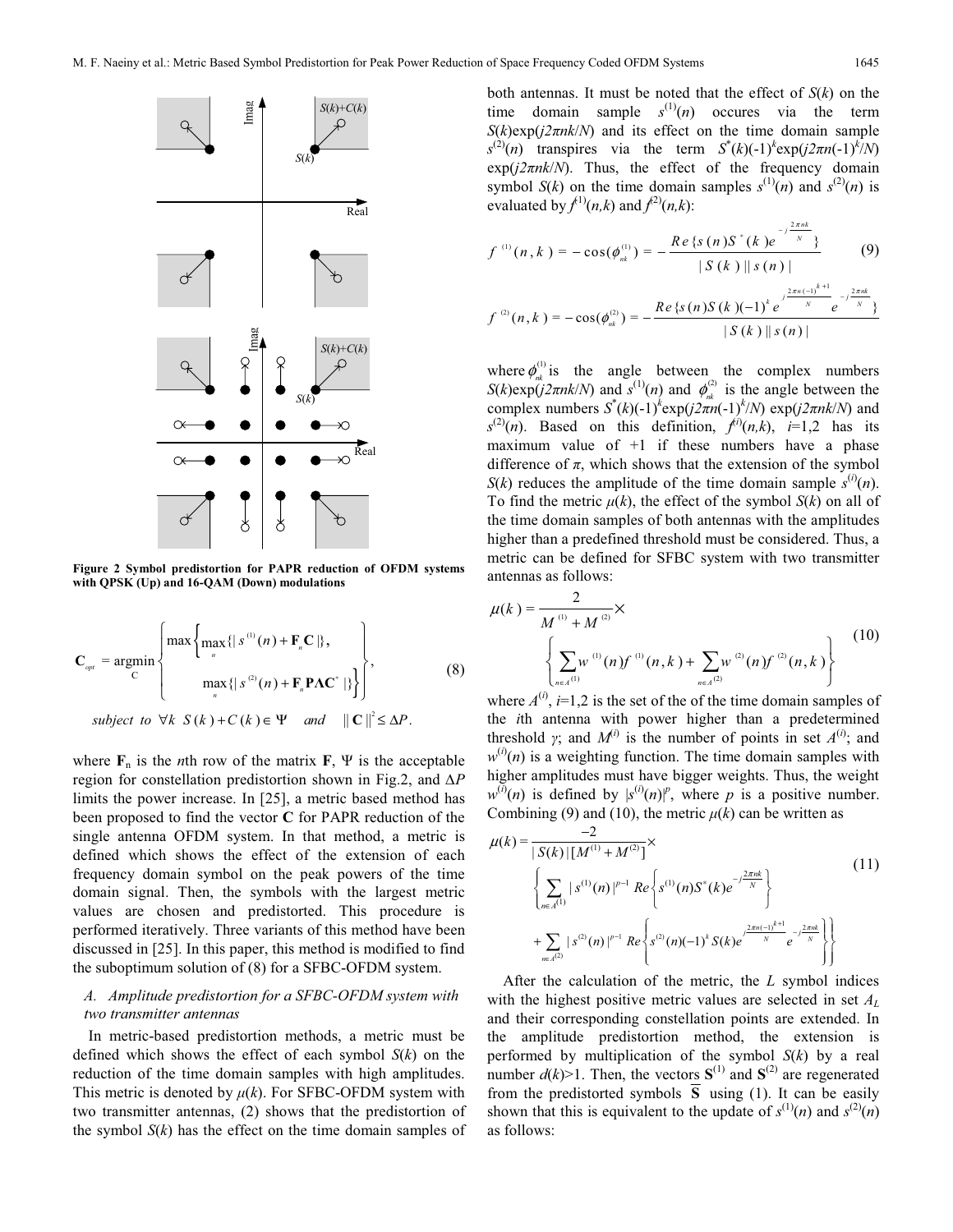samples are updated as:

$$
\overline{s}^{(1)}(n) = s^{(1)}(n) + \frac{1}{\sqrt{N}} \sum_{k \in A_L} S(k) (d(k) - 1) e^{-j\frac{2\pi nk}{N}}
$$
\n(12)\n
$$
\overline{s}^{(2)}(n) = s^{(2)}(n) + \frac{1}{\sqrt{N}} \sum_{k \in A_L} S^*(k) (d(k) - 1) (-1)^k e^{-j\frac{2\pi n (-1)^k}{N}} e^{-j\frac{2\pi nk}{N}}
$$

$$
\sqrt{N} \sum_{k \in A_L}
$$
\nThe parameter  $d(k)$  controls the convergence rate of the algorithm as well as power increase of this method. Two different strategies have been proposed in [25] to choose  $d(k)$  for single antenna systems. In the first method, the value of  $d(k)$  is chosen as a real number and independent of the index  $k$  denoted by  $\alpha$ . Using a similar method, in the case of the SFBC systems with two transmitter antennas the time domain

$$
\overline{s}^{(1)}(n) = s^{(1)}(n) + \frac{\alpha - 1}{\sqrt{N}} \sum_{k \in A_L} S(k) e^{j\frac{2\pi nk}{N}}
$$
  

$$
\overline{s}^{(2)}(n) = s^{(2)}(n) + \frac{\alpha - 1}{\sqrt{N}} \sum_{k \in A_L} S^*(k) (-1)^k e^{j\frac{2\pi n (-1)^k}{N}} e^{j\frac{2\pi nk}{N}} \qquad (13)
$$

This method is called Metric Based Amplitude Predistortion-1 (MBAP1). In the second strategy, the symbols with the higher metric  $\mu(k)$  are extended further. Thus, the value of  $d(k)$  in (12) is chosen as  $1 + \beta \sqrt{\mu(k)}$ , where  $\beta$  is a positive number, resulting in the method called MBAP2. The predistortion procedure in this method is as follows:

$$
\overline{s}^{(1)}(n) = s^{(1)}(n) + \frac{\beta}{\sqrt{N}} \sum_{k \in A_{L}} \sqrt{\mu(k)} S(k) e^{j\frac{2\pi nk}{N}}
$$
(14)

$$
\overline{s}^{(2)}(n) = s^{(2)}(n) + \frac{\beta}{\sqrt{N}} \sum_{k \in A_L} \sqrt{\mu(k)} S^*(k) (-1)^k e^{j \frac{2\pi n (-1)^k}{N}} e^{j \frac{2\pi nk}{N}}
$$

The metric calculation procedure and updating of the time domain samples are performed iteratively to achieve the target PAPR, or to stop after a predetermined number of iterations in the case that target PAPR was not reached. It must be noted that by updating the time domain samples based on equations (13) and (14), the PAPR is reduced while the SFBC structure of the signals shown in (1) still holds. Therefore, at the receiver side full diversity can still be achieved. The parameters  $\{ \gamma, p \}$  and  $\{ \alpha (or \beta), L \}$  must be optimized by simulation to achieve the maximum PAPR reduction (considering the power increase due to the extension of the constellation points).

# *B. Complex predistortion for SFBC-OFDM system with two transmitter antennas*

In MBAP methods, the phase of the symbols in the frequency domain does not change. In [25] also a complex predistortion technique has been introduced for the single antenna OFDM systems. In that technique, the amplitude and the phase of the complex symbols may be changed, and because of the higher degree of freedom, it has better performance than the amplitude predistortion technique. In the current section, this technique is applied to SFBC-OFDM systems with two transmitter antennas.

 In the Metric Based Complex Predistortion (MBCP) method, the real and imaginary parts of the symbols are distorted independently. The amount of extension for real and imaginary parts of the symbol  $S(k)$  is determined by the metrics  $\mu_R(k)$  and  $\mu_I(k)$ , respectively. To extend the complex predistortion to the SFBC case, the metrics  $\mu_R(k)$  and  $\mu_I(k)$  are defined as follows:

$$
\mu_{R}(k) = \mu_{R}^{(1)}(k) + \mu_{R}^{(2)}(k)
$$
\n
$$
\mu_{I}(k) = \mu_{I}^{(1)}(k) + \mu_{I}^{(2)}(k),
$$
\n(15)

where  $\mu_k^{(i)}(k)$  and  $\mu_k^{(2)}(k)$  are the metrics which show the effect of the real part of the symbol  $S(k)$  on the peaks of the frames  $s^{(1)}$  and  $s^{(2)}$ , respectively. Similarly,  $\mu_l^{(1)}(k)$  and  $\mu_i^{(2)}(k)$  are the metrics for the imaginary part of  $S(k)$ . From (2), it can be seen that the proper definitions for these parameters are

$$
\mu_{R}^{(1)}(k) = \frac{-1}{M \left| \text{Re}\{S(k)\} \right|} \times
$$
\n
$$
\sum_{n \in A^{(1)}} \left| s^{(1)}(n) \right|^{p-1} \text{Re}\{S(k)\} \text{Re}\left\{ s^{(1)}(n) e^{-j\frac{2\pi nk}{N}} \right\}^{(16)}
$$
\n
$$
\mu_{R}^{(2)}(k) = \frac{-1}{M \left| \text{Re}\{S(k)\} \right|} \times
$$
\n
$$
\sum_{n \in A^{(2)}} |s^{(2)}(n)|^{p-1} \text{ Re}\{S(k)\} (-1)^{k} \text{ Re}\left\{ s^{(2)}(n) e^{-j\frac{2\pi n (-1)^{k}}{N}} e^{-j\frac{2\pi nk}{N}} \right\}
$$
\n
$$
\mu_{I}^{(1)}(k) = \frac{-1}{M \left| \text{Im}\{S(k)\} \right|} \times
$$
\n
$$
\sum_{n \in A^{(1)}} |s^{(1)}(n)|^{p-1} \text{ Im}\{S(k)\} \text{ Im}\left\{ s^{(1)}(n) e^{-j\frac{2\pi nk}{N}} \right\}
$$
\n
$$
\mu_{I}^{(2)}(k) = \frac{-1}{M \left| \text{Im}\{S(k)\} \right|} \times
$$

$$
\sum_{n\in A^{(2)}} |s^{(2)}(n)|^{p-1} Im\{S(k)\} (-1)^{k+1} Im\{s^{(2)}(n)e^{j\frac{2\pi n(-1)^k}{N}}e^{-j\frac{2\pi nk}{N}}\},
$$

where  $M=(M^{(1)}+M^{(2)})/2$ , and  $M^{(1)}$  and  $M^{(2)}$  are the number of time domain samples of the signals  $s^{(1)}(n)$  and  $s^{(2)}(n)$ , respectively, with higher amplitude than the threshold. After the calculation of the metrics and selection of the symbols with the highest positive metric values in set  $A_L$ , the predistortion procedure is performed separately on the real and imaginary parts of the symbols  $S(k)$ ,  $k \in A_{\ell}$ . The real and imaginary parts of the symbol *S*(*k*) are extended by the factors  $1 + \beta \sqrt{\mu_k(k)}$  and  $1 + \beta \sqrt{\mu_k(k)}$ , respectively. Based on (2), the extension of the symbols  $S(k)$ ,  $k \in A_L$  is equivalent to the extension of the time domain samples  $s^{(1)}(n)$  and  $s^{(2)}(n)$  as follows: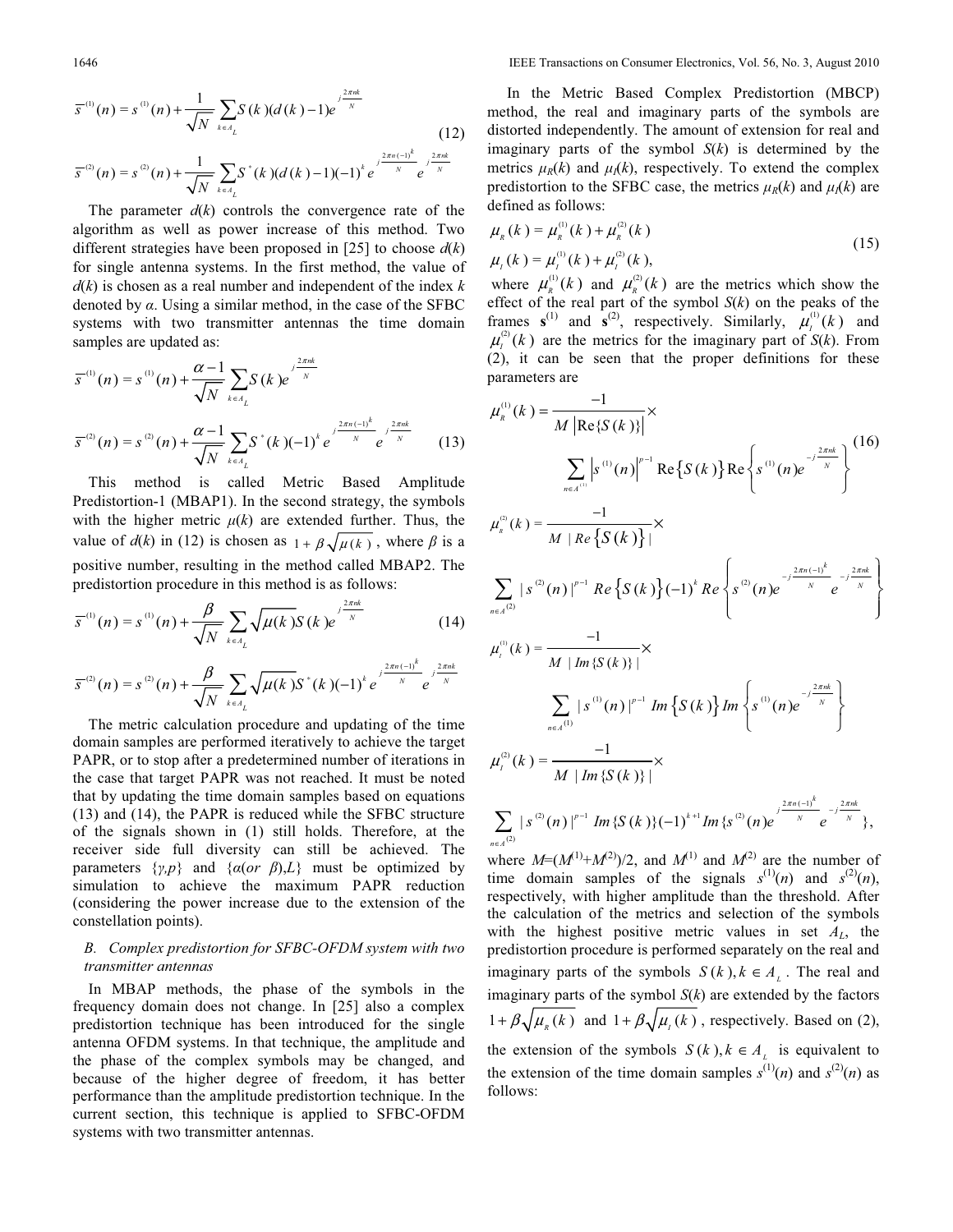$$
\overline{s}^{(1)}(n) = s^{(1)}(n) + \frac{\beta}{\sqrt{N}} \sum_{k \in A_L} \left( \sqrt{\mu_k(k)} Re\{S(k)\} + j \sqrt{\mu_L(k)} Im\{S(k)\} \right) e^{\frac{j2\pi nk}{N}}
$$
(17)  

$$
\overline{s}^{(2)}(n) = s^{(2)}(n) + \frac{\beta}{\sqrt{N}} \sum_{k \in A_L} \left( (-1)^k \sqrt{\mu_k(k)} Re\{S(k)\} + j (-1)^{k+1} \sqrt{\mu_L(k)} Im\{S(k)\} \right) e^{\frac{j2\pi n(-1)^k}{N}} e^{\frac{j2\pi nk}{N}}
$$

The updating of the time domain samples using (17) is such that the SFBC structure in the frequency domain remains constant.

# **IV. EXTENSION OF PREDISTORTION METHOD TO GENERAL SFBC CODES**

In this section, the metric based symbol predistortion methods are extended to general SFBC codes with block length  $D$  and  $N_t$  transmitter antennas. Generally, in SFBC codes the symbol transmitted from *k*th subcarrier of the *i*th antenna is the combination of the frequency domain symbols  $S(k)$ ,  $k=0,1,\ldots,N_c-1$  and their conjugates. If the time domain samples transmitted from the *i*th antenna are denoted by  $\mathbf{s}^{(i)} = [s^{(i)}(0), s^{(i)}(1), \dots, s^{(i)}(N-1)]^T$ , then it can be modeled as

$$
\mathbf{s}^{(i)} = \mathbf{F} \mathbf{P}^{(i)} [\boldsymbol{\Gamma}^{(i)} \mathbf{S} + \boldsymbol{\Lambda}^{(i)} \mathbf{S}^*] = \mathbf{F} \mathbf{P}^{(i)} \boldsymbol{\Gamma}^{(i)} \mathbf{S} + \mathbf{F} \mathbf{P}^{(i)} \boldsymbol{\Lambda}^{(i)} \mathbf{S}^*
$$
  
=  $\mathbf{\Theta}^{(i)} \mathbf{S} + \boldsymbol{\Omega}^{(i)} \mathbf{S}^*.$  (18)

The matrices  $\Gamma_{N_c \times N_c}^{(i)}$  and  $\Lambda_{N_c \times N_c}^{(i)}$  combine the frequency domain symbols and their conjugates and the permutation matrix  $P_{N_c \times N_c}^{(i)}$  permutes the generated symbols among different subcarriers. The combination and permutation patterns are different for different antennas. The matrices  $\mathbf{\Theta}^{(i)} = \mathbf{FP}^{(i)}\mathbf{\Gamma}^{(i)}$  and  $\mathbf{\Omega}^{(i)} = \mathbf{FP}^{(i)}\mathbf{\Lambda}^{(i)}$  are  $N \times N_c$ . From (18) it can be seen that

$$
s^{(i)}(n) = \sum_{k=0}^{N_c-1} \theta_{n,k}^{(i)} S(k) + \sum_{k=0}^{N_c-1} \omega_{n,k}^{(i)} S^*(k)
$$
 (19)

where  $\theta_{n,k}^{(i)}$  $\theta_{n,k}^{(i)}$  and  $\omega_{n,k}^{(i)}$  $\omega_{n,k}^{(i)}$  are the *n,k* th elements of the matrices  $\mathbf{\Theta}^{(i)}$  and  $\mathbf{\Omega}^{(i)}$ , respectively. The design of a SFBC code includes the definition of the combination matrices  $\mathbf{\Gamma}^{(i)}$  and  $\mathbf{\Lambda}^{(i)}$  and the permutation matrices  $P^{(i)}$ . For example, in the case of  $N_f = D=4$ , the SFBC structure is as follows [26]:

$$
\begin{bmatrix}\nS^{(i)}(4\nu) & S^{(i)}(4\nu+1) & S^{(i)}(4\nu+2) & S^{(i)}(4\nu+3) \\
S^{(2)}(4\nu) & S^{(2)}(4\nu+1) & S^{(2)}(4\nu+2) & S^{(2)}(4\nu+3) \\
S^{(3)}(4\nu) & S^{(3)}(4\nu+1) & S^{(3)}(4\nu+2) & S^{(3)}(4\nu+3) \\
S^{(4)}(4\nu) & S^{(4)}(4\nu+1) & S^{(4)}(4\nu+2) & S^{(4)}(4\nu+3)\n\end{bmatrix}
$$
\n(20)\n
$$
= \begin{bmatrix}\nS(4\nu) & S(4\nu+1) & S(4\nu+2) & S(4\nu+3) \\
-S^*(4\nu+1) & S^*(4\nu) & -S^*(4\nu+3) & S^*(4\nu+2) \\
S(4\nu+3) & S^*(4\nu+2) & -S^*(4\nu+1) & S^*(4\nu)\n\end{bmatrix}
$$

where  $v=0,1,2,...,N_c/4$ . In this case the combination and permutation matrices are defined by

$$
\mathbf{\Gamma}^{(0)} = \mathbf{\Gamma}^{(3)} = \mathbf{I}_{N_c \times N_c}, \ \mathbf{\Gamma}^{(2)} = \mathbf{\Gamma}^{(4)} = \mathbf{0}_{N_c \times N_c}
$$
\n
$$
\mathbf{\Lambda}^{(1)} = \mathbf{\Lambda}^{(3)} = \mathbf{0}_{N_c \times N_c}, \mathbf{\Lambda}^{(2)} = \mathbf{\Lambda}^{(4)} = \text{diag}\left\{ [1, -1, 1, -1, ..., 1, -1]_{\text{I}_{\text{XX}_c}} \right\}
$$
\n
$$
\mathbf{P}^{(1)} = \mathbf{I}_{N_c \times N_c}, \quad \mathbf{P}^{(2)} = \mathbf{I}_{\frac{N_c \times N_c}{4}} \otimes \begin{bmatrix} 0 & 1 & 0 & 0 \\ 1 & 0 & 0 & 0 \\ 0 & 0 & 0 & 1 \\ 0 & 0 & 1 & 0 \end{bmatrix} \qquad (21)
$$
\n
$$
\mathbf{P}^{(3)} = \mathbf{I}_{\frac{N_c \times N_c}{4}} \otimes \begin{bmatrix} 0 & 0 & 1 & 0 \\ 0 & 0 & 0 & 1 \\ 1 & 0 & 0 & 0 \\ 1 & 0 & 0 & 0 \end{bmatrix}, \mathbf{P}^{(4)} = \mathbf{I}_{\frac{N_c \times N_c}{4 \times 4}} \otimes \begin{bmatrix} 0 & 0 & 0 & 1 \\ 0 & 0 & 1 & 0 \\ 0 & 1 & 0 & 0 \\ 0 & 1 & 0 & 0 \end{bmatrix}
$$

Using (19), the symbol predistortion optimization problem can be written as

$$
\mathbf{C}_{opt} = \arg\min_{\mathbf{C}} \{ \max_{i,n} \{ | \mathbf{s}^{(i)}(n) + \sum_{k=0}^{N_c-1} \theta_{n,k}^{(i)} C(k) + \sum_{k=0}^{N_c-1} \omega_{n,k}^{(i)} C^*(k) | \} \}
$$
  
Subject to  $\forall k$   $S(k) + C(k) \in \Psi$  and  $||\mathbf{C}||^2 \leq \Delta P$ . (22)

To extend the metric-based predistortion methods to the generalized SFBC codes, a metric must be defined which shows the effect of the symbol *S*(*k*) on the peak reduction of all antennas. From (19), it can be seen that the effect of the symbol *S*(*k*) on the *n*th time domain sample of the *i*th antenna transpires via the term  $\theta_{n,k}^{(i)} S(k) + \omega_{n,k}^{(i)} S^*(k)$ . Thus, the proper definition of the metric is

$$
\mu(k) = \sum_{i=1}^{N_t} \mu^{(i)}(k),
$$
\n
$$
\mu^{(i)}(k) = \frac{-1}{M \left|S(k)\right|} \times
$$
\n
$$
\sum_{n \in A^{(i)}} |s^{(i)}(n)|^{p-1} Re \left\{ s^{(i)}(n) \left[ \theta_{n,k}^{(i)*} S^*(k) + \omega_{n,k}^{(i)*} S(k) \right] \right\}
$$
\n
$$
M = \frac{1}{N_t} \sum_{i=1}^{N_t} M^{(i)}
$$
\n(23)

where  $A^{(i)}$  is the set of the points in which the amplitude of the signal  $s^{(i)}(n)$  is higher than a predetermined threshold, and  $M^{(i)}$  is the number of these points. If  $A_L$  is the set of the symbol indices with the highest positive metric values, then, based on (19), the predistortion procedure of the *i*th antenna signal for MBAP1 method is defined by

$$
\overline{s}^{(i)}(n) = s^{(i)}(n) + (\alpha - 1) \sum_{k \in A_L} \theta_{n,k}^{(i)} S(k) + \omega_{n,k}^{(i)} S^*(k),
$$
\n(24)

Similar predistortion can de defined for MBAP2 method as follows:

$$
\overline{s}^{(i)}(n) = s^{(i)}(n) + \beta \sum_{k \in A_L} \left[ \theta_{n,k}^{(i)} \sqrt{\mu(k)} S(k) + \omega_{n,k}^{(i)} \sqrt{\mu(k)} S^*(k) \right],
$$
  
  $i = 1, 2, ..., N, (25)$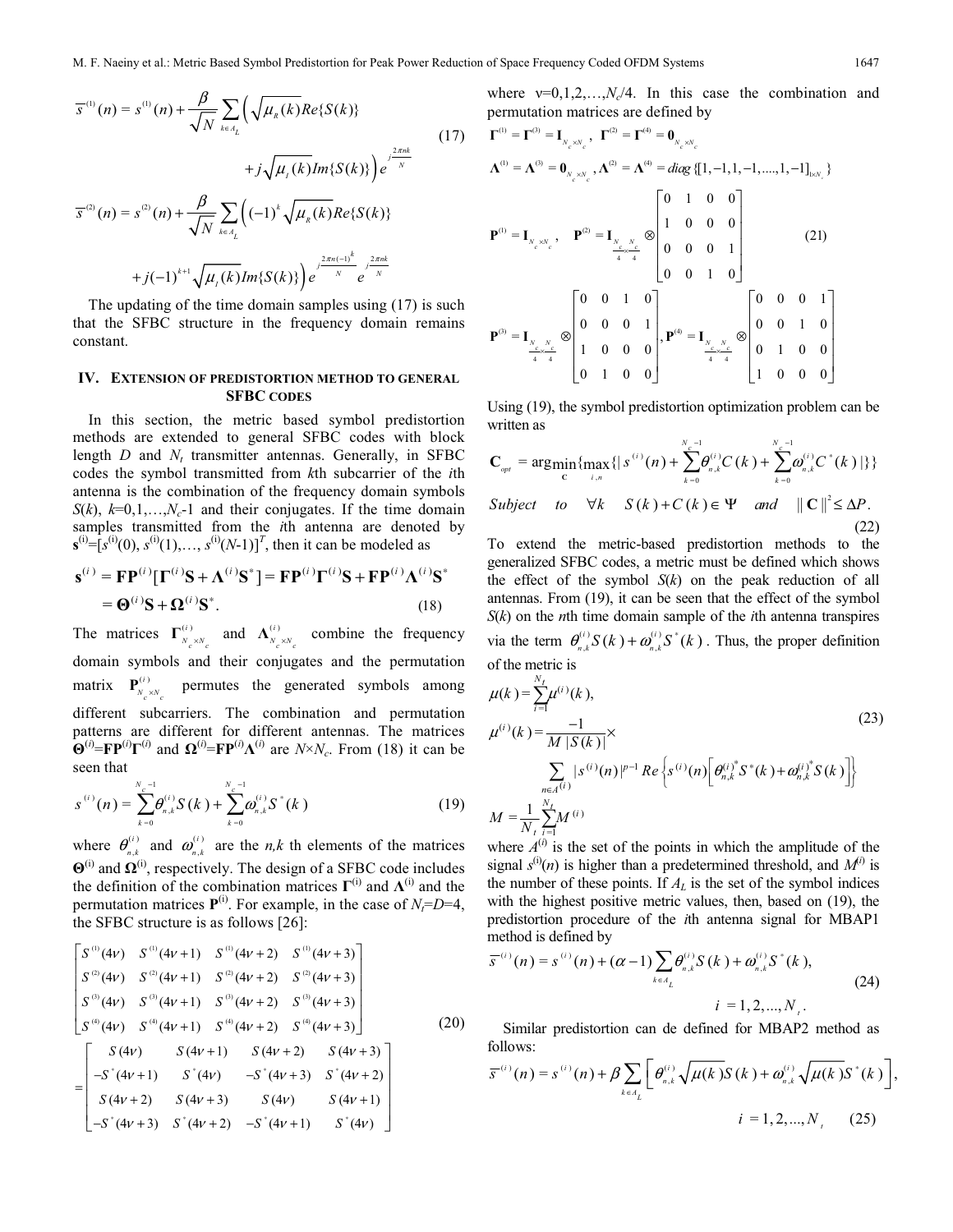For the MBCP method, based on (19), the proper definitions for the real and imaginary metrics are:

$$
\mu_{R}(k) = \sum_{i=1}^{N_{t}} \mu_{R}^{(i)}(k),
$$
\n
$$
\mu_{R}^{(i)}(k) = \frac{-1}{M \mid Re\{S(k)\}\mid} \times
$$
\n
$$
\sum_{n \in A^{(i)}} |s^{(i)}(n)|^{p-1} Re\{s^{(i)}(n)\} Re\{\theta_{n,k}^{(i)}S(k) + \omega_{n,k}^{(i)}S^{*}(k)\}
$$
\n
$$
\mu_{I}(k) = \sum_{i=1}^{N_{t}} \mu_{I}^{(i)}(k),
$$
\n
$$
\mu_{I}^{(i)}(k) = \frac{-1}{M \mid Re\{S(k)\}\mid} \times
$$
\n
$$
\sum_{n \in A^{(i)}} |s^{(i)}(n)|^{p-1} Im\{s^{(i)}(n)\} Im\{\theta_{n,k}^{(i)}S(k) + \omega_{n,k}^{(i)}S(k)\}
$$
\n(27)

If the real and imaginary parts of the symbols  $S(k)$ ,  $k \in A_k$  are extended by the factors  $1 + \beta \sqrt{\mu_k(k)}$  and  $1 + \beta \sqrt{\mu_{\mu}(k)}$ , respectively; then, based on (19), the signal of the *i*th antenna is distorted as follows:

$$
\overline{s}^{(i)}(n) = s^{(i)}(n) + \beta \sum_{k \in A_L} \sqrt{\mu_k(k)} \left[ \theta_{n,k}^{(i)} + \omega_{n,k}^{(i)} \right] Re \left\{ S(k) \right\} +
$$
\n
$$
j \sqrt{\mu_k(k)} \left[ \theta_{n,k}^{(i)} - \omega_{n,k}^{(i)} \right] Im \left\{ S(k) \right\}
$$
\n(28)

### **V. COMPUTATIONAL COMPLEXITY**

The modified metric based predistortion algorithms include two steps: metric calculation and updating procedures. From (23) and (26), it can be seen that the metric for the SFBC case is the sum of  $N_t$  submetrics. The complexity of each submetric is proportional to  $KN_c$  [25], where  $K$  is the number of the time samples with higher amplitude than the threshold. For QPSK modulation the metric calculation involves  $7KN_tN_c$  real multiplications, 3*KN<sub>Nc</sub>* additions and *N<sub>t</sub>N* divisions. The updating procedure involves  $5N<sub>i</sub>LN$  real multiplications and  $(2L+1)N<sub>i</sub>N$ additions. Simply, it can be seen that the complexity of the modified methods in the SFBC case is  $N_t$  times greater than the complexity of the original methods in the single antenna case. Significantly, the parameters  $\gamma$ , $\alpha$  (or  $\beta$ ),  $p$  and *L* must be determined by offline optimization to yield the best performance, thus, the calculation complexity of this optimization is not added to the complexity of the proposed algorithms.



Figure 3 CCDF of PAPR for two transmitter antennas and OPSK modulation with SFBC using modified MBAP1 method and its comparison to the single antenna case.



Figure 4 CCDF of PAPR for two transmitter antennas and QPSK modulation with SFBC using the modified MBAP2 method and its comparison to the single antenna case.



Figure 5 CCDF of PAPR for two transmitter antennas and QPSK modulation with SFBC using the modified MBCP method and its comparison to the single antenna case.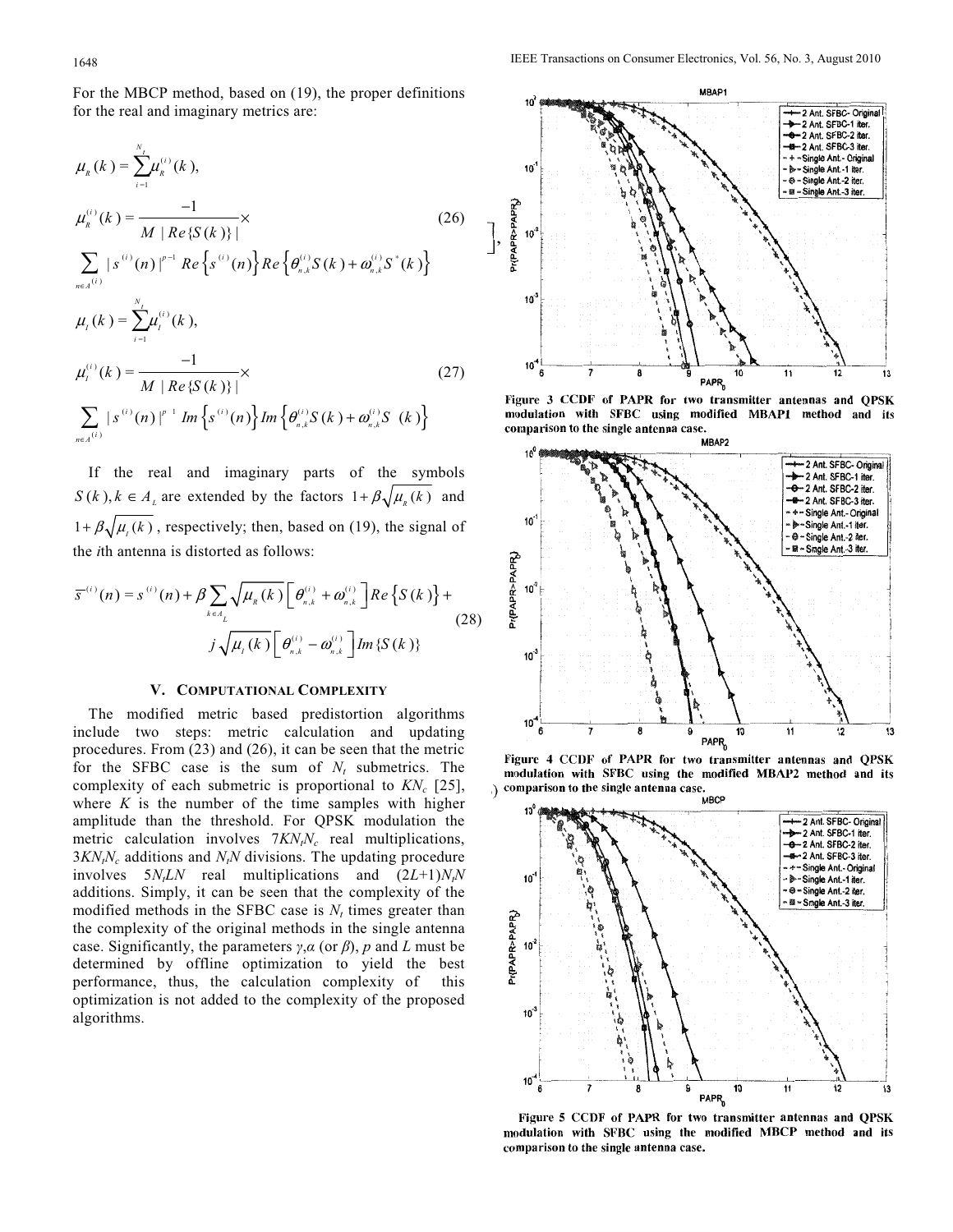# **VI. SIMULATION RESULTS**

In the simulations, OFDM frames with  $N_c$ =256 subcarriers have been considered. The PAPR reduction algorithms are applied on the frames whose PAPR is larger than 6*dB*. For each method, two scenarios have been simulated: one is based on the application of the original metric-based symbol predistortion methods on the single antenna case [25], while the other is based on the application of the proposed methods for SFBC-OFDM systems with two or four transmitter antennas. The performances of these methods are measured based on the Complementary Cumulative Density Function (CCDF) of the PAPR which is defined by

$$
CCDF\{PAPR_{0}\} = Probability\{PAPR \geq PAPR_{0}\}
$$
 (29)

All of these methods are applied to the samples with an oversampling ratio of 2; however, for PAPR estimation of the analogue signal, the oversampling ratio of 4 is used. Importantly, the PAPR has been defined as the ratio of the peak power to the initial average power (before predistortion). Therefore, the effect of the power increase is considered in the PAPR calculation.

Figure 3 shows the CCDF of the PAPR in different numbers of iterations of the MBAP1 method when QPSK modulation is used. The CCDF of the single antenna and two antenna SFBC cases are plotted by dashed and solid lines, respectively. In [25], the parameters have been optimized. The same parameters are used for both cases. The optimum parameters for the MBAP1 method are  $\alpha=1.5$ ,  $L=28$  and  $p=6$ , and the clipping threshold is 3.9*dB* above the average power [25]. As can be seen, the initial PAPR of the two antenna system is about 0.2*dB* higher than the initial PAPR of the single antenna case. It can be observed in this figure that the modified MBAP1 method converges and, similar to the single antenna case, the PAPR is reduced. Table 1 shows the values of PAPR reduction (at the probability of  $10^{-4}$ ) and the power increase in three methods versus the number of iterations. As can be seen, for the MBAP1 method, the values of PAPR reduction in the SFBC case are very close to those of the single antenna case. Using only one iteration, a PAPR reduction of about 2.05*dB* and 1.8*dB* can be achieved for single antenna and two antenna cases, respectively. It must be noted that in the SFBC system, there is an additional restriction in optimization of the predistortion vector, which is the restriction of holding the SFBC structure in the frequency domain. Thus, it can be seen that there is only 0.2*dB* performance degradation due to this additional restriction. From Table 1, it can be seen that in the MBAP1 method the value of power increase in the SFBC case is about 0.15*dB* less than the single antenna case at the third iteration.

 Figure 4 shows the CCDF using a different number of iterations of the MBAP2 method. The optimum parameters are  $\beta$ =0.26, *L*=36 and *p*=5. The clipping threshold is 4.7*dB* above the average power [25]. In this case, the PAPR reduction after one and two iterations is greater than that of the MBAP1



Figure 6 CCDF of PAPR for two transmitter antennas and 16-QAM modulation with SFBC using the modified MBAP1 method and its comparison to the single antenna case.



Figure 7CCDF of PAPR for two transmitter antennas and 16-QAM modulation with SFBC using the modified MBAP2 method and its comparison to the single antenna case.



Figure 8 CCDF of PAPR for two transmitter antennas and 16-OAM modulation with SFBC using the modified MBCP method and its comparison to the single antenna case.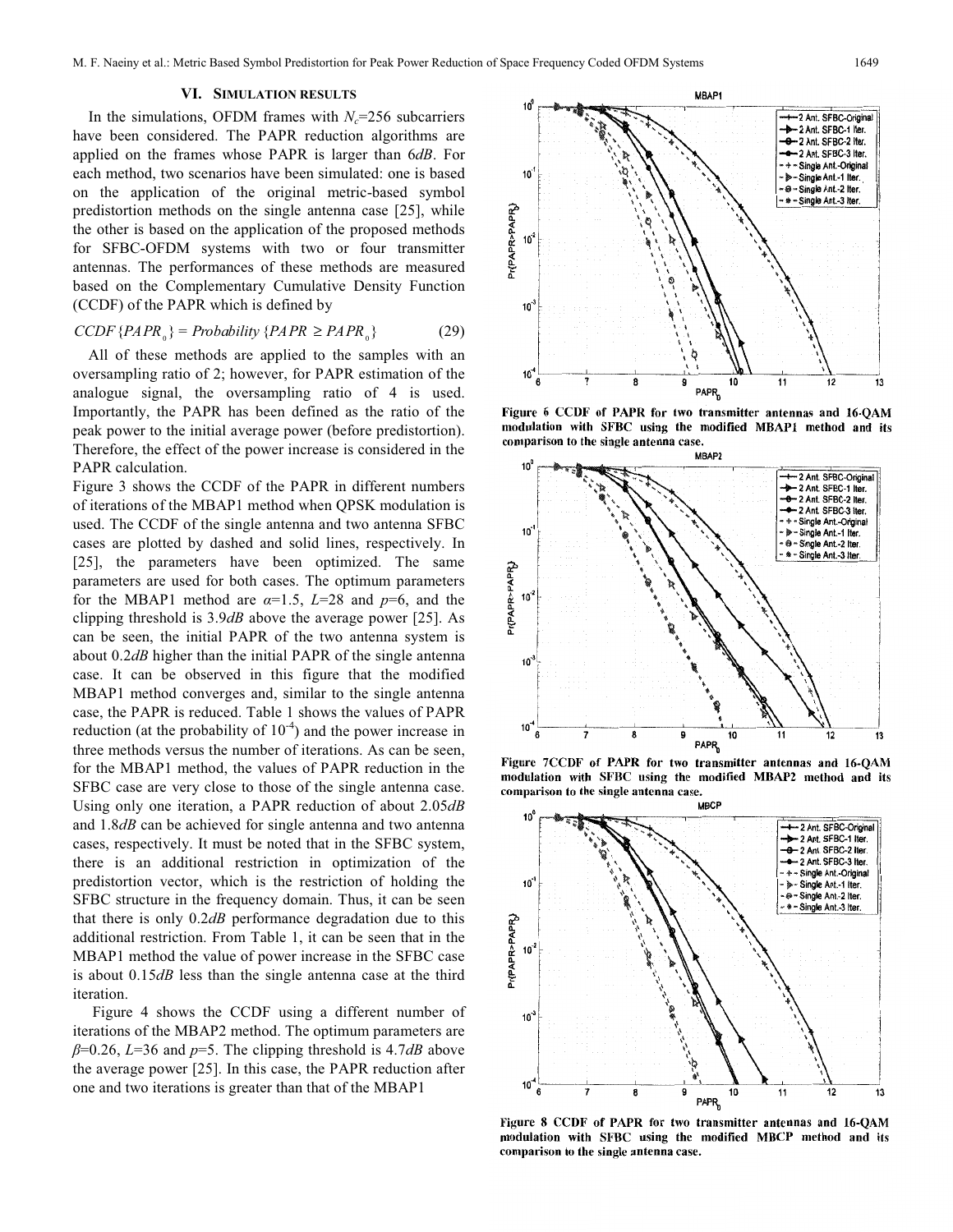

Figure 9 CCDF of PAPR for four transmitter antennas and QPSK modulation with SFBC using the modified MBAP1 method and its comparison to the single antenna case.



Figure 10 CCDF of PAPR for four transmitter antennas and QPSK modulation with SFBC using the modified MBAP2 method and its comparison to the single antenna case.



Figure 11 CCDF of PAPR for four transmitter antennas and QPSK modulation with SFBC using the modified MBCP method and its comparison to the single antenna case.

method, but the MBAP1 outperforms the MBAP2 algorithm at the third iteration. Table 1 shows that the power increase in both scenarios is higher than in the MBAP1 method and the two antennas case has about 0.25*dB* greater power increase than that of the single antenna case.

Figure 5 shows the simulation results for MBCP method. The optimum parameters are  $\beta=0.19$ ,  $L=45$ , and  $p=5$ , and the clipping threshold is at the same level as that of MBAP2 method [25]. This method outperforms both MBAP methods in all iterations and it achieves about 3.9*dB* PAPR reduction in the two antenna case at the third iteration. Table 1 shows that the values of the power increase is also less than those of the MBAP methods.

Figures 6, 7 and 8 show the simulation results for the above three methods when 16-QAM modulation is employed. The optimum parameters are the same as those of the previous cases. As can be seen from these figures, the values of PAPR reduction in the single antenna case after 3 iterations are 2.6*dB*, 2.1*dB* and 2.6*dB* for the MBAP1, MBAP2 and MBCP methods, respectively. These values for the proposed methods in SFBC case are 1.8*dB*, 1.2*dB* and 1.85*dB* , respectively. It is clear that when 16-QAM modulation is used, the PAPR reductions in the single antenna and the SFBC cases are less than those in the QPSK modulation, because in 16-QAM modulation the inner constellation points can not be distorted (see Fig.1). Notably, the convergence rate of the MBCP method is higher than that of the other two methods. Figures 9, 10 and 11 show the performance of three metric-based predistortion methods for the case of four transmitter antenna SFBC-OFDM systems. The space frequency block length is *D*=4 and encoding is done based on (20). The parameters have been optimized to result in more effective PAPR reduction. While many of the parameters are the same as those in [25] for single antenna case, the exponent  $p$  is modified to 5.75 for MBAP1 and 4.25 for both MBAP2 and MBCP methods. Consequently, after three iterations, the PAPR reductions (in probability of 10-4) are 1.7*dB*, 1.85 *dB* and 3*dB*, respectively, for the MBAP1, MBAP2 and MBCP methods.

## **VII. CONCLUSION**

In this paper, a metric-based symbol predistortion method has been proposed to reduce the PAPR of the SFBC-OFDM system with two transmitter antennas. The metric definition has been modified such that it shows the effect of each data symbol on the peak reduction of both antennas. Furthermore, the predistortion process has been defined such that the PAPRs of both antennas are reduced while the SFBC structure still holds. Three variants of this algorithm have been discussed. In two of them, only the amplitude of the symbols are predistorted, while in the third algorithm the amplitude and the phase of each data symbol can be changed. Afterward, these methods have been extended to the general SFBC case with an arbitrary number of transmitter antennas and various SFBC coding schemes. Simulation results show that the modified methods converge when different numbers of antennas and different modulations